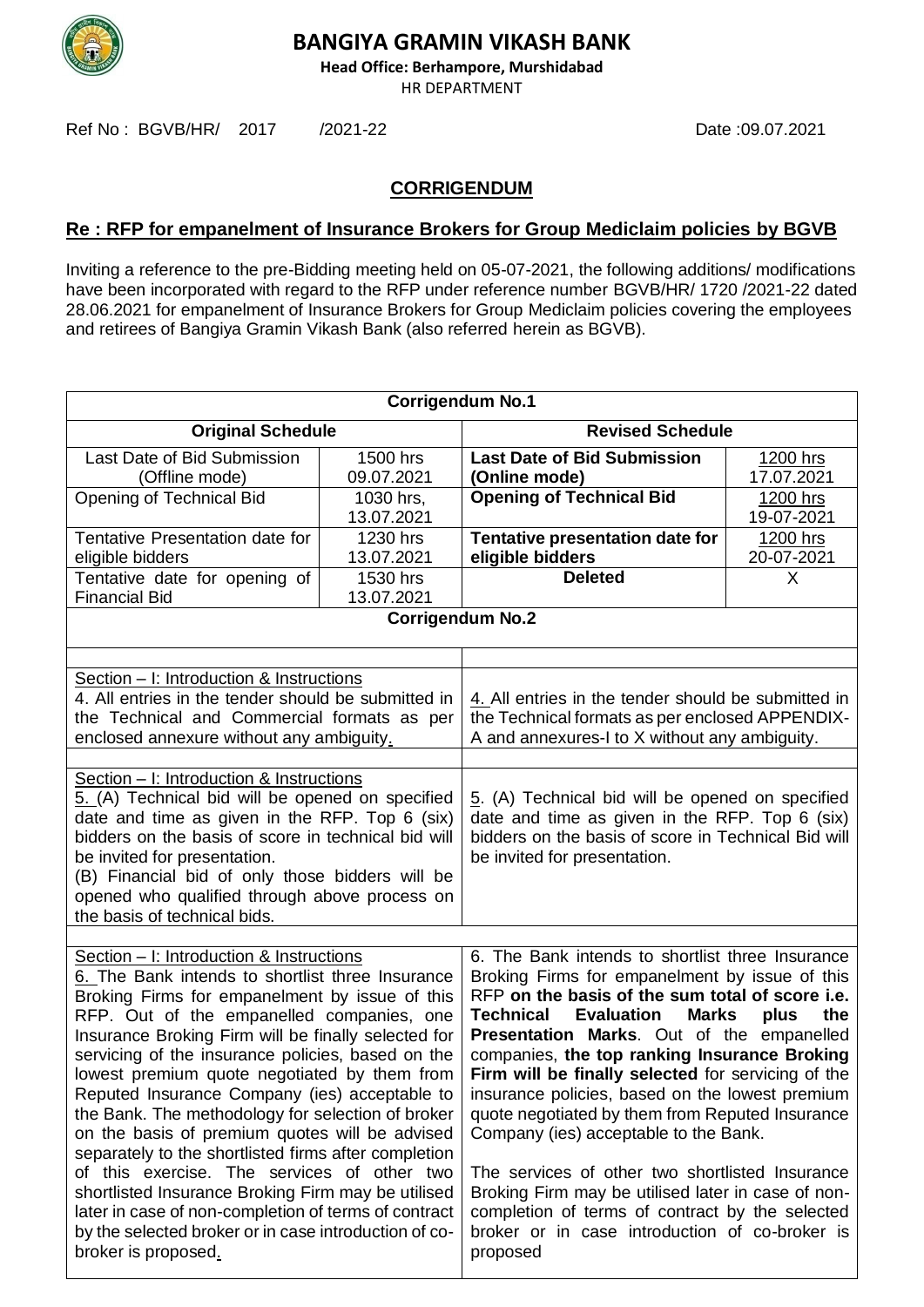

**Head Office: Berhampore, Murshidabad**

٦

| Section - I: Introduction & Instructions<br>14. Rate to be quoted should be in Indian Rupees<br>(INR) only.                                                                                                                                                                                                                                                                                                                     | <b>DELETED</b>                                                                                                                                                                                                                                                                                                                                                   |
|---------------------------------------------------------------------------------------------------------------------------------------------------------------------------------------------------------------------------------------------------------------------------------------------------------------------------------------------------------------------------------------------------------------------------------|------------------------------------------------------------------------------------------------------------------------------------------------------------------------------------------------------------------------------------------------------------------------------------------------------------------------------------------------------------------|
| Section - I: Introduction & Instructions<br>16. The bid will be evaluated on the basis of the<br>filled-in technical & commercial formats. The<br>documents submitted by the bidder(s) will be<br>scrutinized. In case any of the information<br>furnished by the bidder is found to be false during<br>scrutiny, the bid will be rejected                                                                                      | The bid will be evaluated on the basis of the filled-<br>in technical formats and presentations. The<br>documents submitted by the bidder(s) will be<br>scrutinized. In case any of the information<br>furnished by the bidder is found to be false during<br>scrutiny, the bid will be rejected.                                                                |
| Section - I: Introduction & Instructions<br>18. The proposal may be submitted along with the<br>covering letter about the proposal, accompanied<br>by the information/documents indicated in the<br>Annexures and the declaration signed by the<br>authorized signatory with Seal of the Company. All<br>pages are required to be signed.                                                                                       | The submission of the Technical Bid will be<br>through Online mode only.                                                                                                                                                                                                                                                                                         |
| Section 2: Eligibility of Firms<br>c. The firm / company should have been in<br>existence in India for a period of at least seven (7)<br>years as on March 31, 2021, and their licenses<br>should current and valid as on date. The Insurance<br>Broking Firm should have brokered at least one<br>Group Mediclaim Policy, which covers a minimum<br>of 10,000 lives.                                                           | The Insurance Broking Firm should have brokered<br>at least one Group Mediclaim Policy, which covers<br>a minimum of 5000 lives.                                                                                                                                                                                                                                 |
| Section 2: Eligibility of Firms<br>(New Addition)                                                                                                                                                                                                                                                                                                                                                                               | C. Disclosure<br>The Firms on which penalties have been imposed<br>by IRDA during the last three financial years must<br>disclose the details in the format specified in<br>Annexure-VI.                                                                                                                                                                         |
| Section 3: Scope of Work<br>I. Pre-Placement Services<br>The Insurance Broker would assist the Bank in<br>customisation, design and placement of Group<br>Mediclaim Policies with specific inputs in Cost<br>Containment<br>Claims<br>measures,<br>Handling,<br>Grievance Redressal Process, Claims Tracking by<br>Web based MIS, Communication Plans and<br>Validation & Forecasting of Additional Coverage<br><b>Benefits</b> | The Insurance Broker would assist the Bank in<br>customisation, design and placement of Group<br>Mediclaim Policies with specific inputs in Cost<br>Containment<br>measures,<br>Claims<br>Handling,<br>Grievance Redressal Process, Claims Tracking by<br>Web based MIS, Communication Plans and<br>Validation & Forecasting of Additional Coverage<br>Benefits. |
|                                                                                                                                                                                                                                                                                                                                                                                                                                 | Bank's Medical Insurance policies are in line with<br>Appendix I -Medical Scheme for the Officers/<br><b>Employees of IBA Member Banks, parties to</b><br>the Bipartite Settlement/ Joint Note dated 25th<br>May 2015 for its existing and retired employees<br>and their spouses settled across the country.                                                    |
|                                                                                                                                                                                                                                                                                                                                                                                                                                 | The salient feature of the Schemes are as under:                                                                                                                                                                                                                                                                                                                 |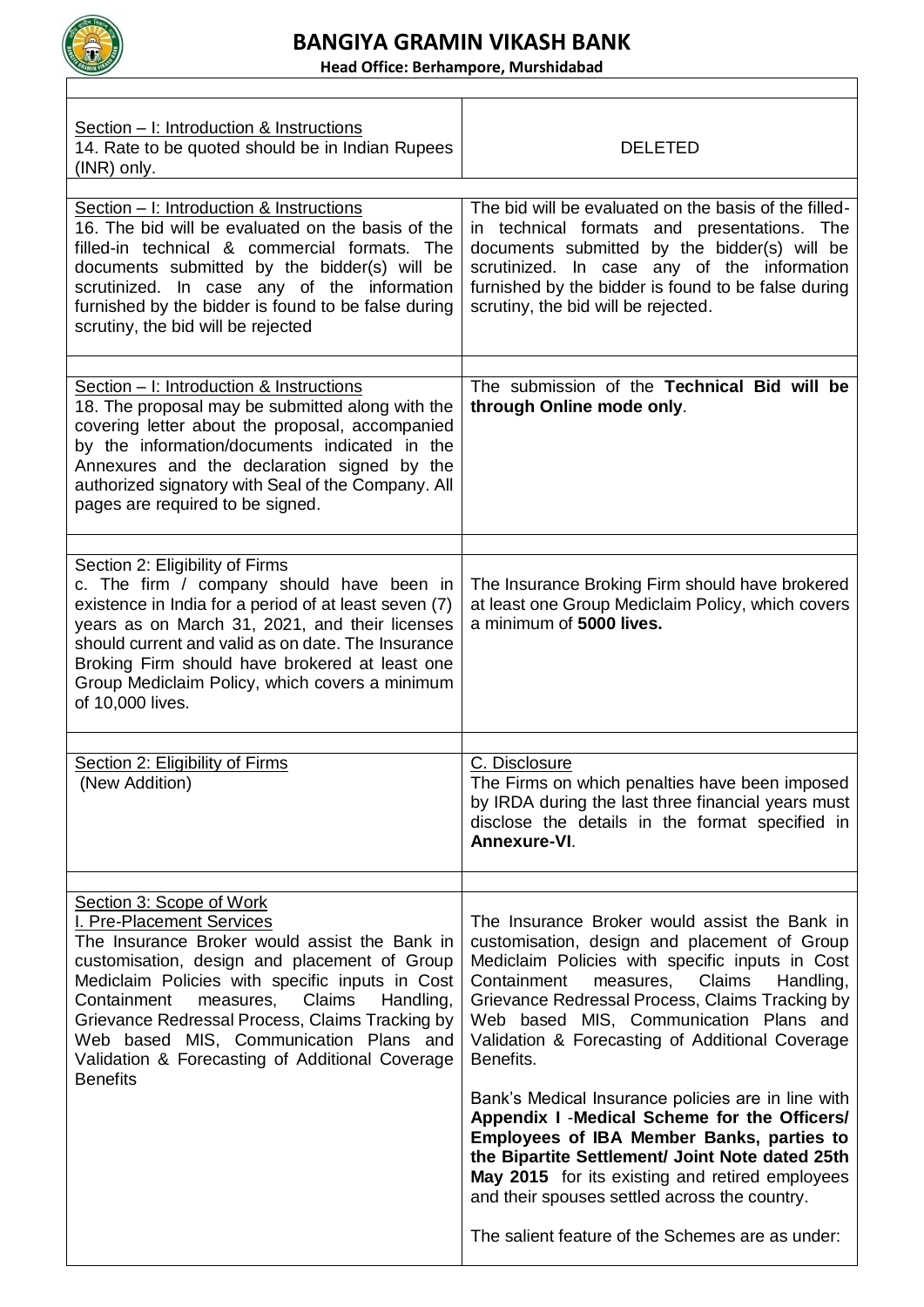

#### **Head Office: Berhampore, Murshidabad**

The scheme cover expenses of the officers / employees and dependent family members in cases he/she shall contract any disease or suffer from any illness (hereinafter called DISEASE) or sustain any bodily injury through accident (hereinafter called INJURY) and if such disease or injury shall require any employee/ dependent family member, upon the advice of a duly qualified Physician/Medical Specialist/Medical practitioner (hereinafter called MEDICAL PRACTITIONER) or of a duly qualified Surgeon (hereinafter called SURGEON) to incur hospitalization/ domiciliary hospitalization and domiciliary treatment expenses as defined in the Scheme, for medical/surgical treatment at any Nursing Home/ Hospital / Clinic (for domiciliary treatment)/ Day care Centre which are registered with the local bodies in India as herein defined (hereinafter called HOSPITAL) as an inpatient or otherwise as specified as per the scheme.

The Scheme covers Employee + Spouse + Dependent Children + any two of the dependent Parents /Parents-in-law.

- No age limit for dependent children (including step children and legally adopted children).
- A child would be considered dependent if his/her monthly income does not exceed ₹12,000/- per month;
- Widowed Daughter and dependent divorced / separated daughters, sisters including unmarried / divorced / abandoned or separated from husband/ widowed sisters and Crippled Child shall be considered as dependent for the purpose of this policy.
- Physically challenged Brother/Sister with 40% or more disability shall also be covered as Dependent.
- No Age Limits for Dependent Parents. Any two, i.e. either dependent parents or parents-in-law will be covered as dependent.
- Parents would be considered dependent if their monthly income does not exceed ₹12,000/- per month or as revised by Indian Banks' Association in due course, and wholly dependent on the employee as defined in this scheme.
- A married female employee may include her natural parents or parents-in-law under the definition of family, but not both, provided that the parents/parents-in-law are wholly dependent on her.

All the existing permanent officers / employees of the Banks are covered by this Scheme and all New Officers / employees shall be covered from the date of joining as per their appointment in the bank.

The Scheme as applicable to the officers/ employees in service is continued beyond their retirement/superannuation/resignation, etc. subject to payment of stipulated premium by them.

The Retirees' Scheme cover the existing retired officers/ employees of the Banks and dependent spouse subject to payment of stipulated premium by them.

| Section 4: Assessment Criteria<br>A. Proposal Requirements<br>1. The response to the present tender will be<br>submitted in two parts, i.e., the Technical Bid<br>and the Financial Bid. The 'Technical Bid' will<br>contain technical details as indicated in Annexure<br>- I, and 'Financial Bid' will contain Pricing<br>information as indicated in Annexure - II.<br>The Technical Bid shall NOT contain any pricing or<br>commercial information. If the Technical Bid is<br>found to contain any price related information, then<br>that technical Bid would be disqualified and would<br>NOT be processed further.<br>2. The 'Technical Bid' and 'Financial Bid' shall be<br>submitted in two separate sealed envelopes in the<br>following manner: | <b>BID</b> shall<br>be submitted online<br>through<br>links to be supplied<br>designated<br>as per<br><b>Standard Operating Procedure (SOP)</b>                                                                                                                                          |
|-------------------------------------------------------------------------------------------------------------------------------------------------------------------------------------------------------------------------------------------------------------------------------------------------------------------------------------------------------------------------------------------------------------------------------------------------------------------------------------------------------------------------------------------------------------------------------------------------------------------------------------------------------------------------------------------------------------------------------------------------------------|------------------------------------------------------------------------------------------------------------------------------------------------------------------------------------------------------------------------------------------------------------------------------------------|
|                                                                                                                                                                                                                                                                                                                                                                                                                                                                                                                                                                                                                                                                                                                                                             | <b>A. Proposal Requirements</b><br>1. The bids (Technical only) and supporting<br>documents shall be submitted in English and on A4<br>size paper and in serial order.                                                                                                                   |
|                                                                                                                                                                                                                                                                                                                                                                                                                                                                                                                                                                                                                                                                                                                                                             | 2. All pages of RFP and supporting documents<br>should be stamped and signed by Authorized<br>Signatory of the Bidder. All pages of the bid<br>document should be serially numbered. The                                                                                                 |
|                                                                                                                                                                                                                                                                                                                                                                                                                                                                                                                                                                                                                                                                                                                                                             | person/s signing the bid shall sign all pages of the<br>bid and rubber stamp should be affixed on each<br>page. The bidder should submit a copy of Board<br>Resolution or power of attorney document showing<br>that the signatory has been duly authorized to sign<br>the bid document. |
|                                                                                                                                                                                                                                                                                                                                                                                                                                                                                                                                                                                                                                                                                                                                                             | 3. The Conformity to Eligibility Criteria should be<br>complete in all respects and contain all information<br>sought for, as per Appendix-A.                                                                                                                                            |
|                                                                                                                                                                                                                                                                                                                                                                                                                                                                                                                                                                                                                                                                                                                                                             |                                                                                                                                                                                                                                                                                          |
|                                                                                                                                                                                                                                                                                                                                                                                                                                                                                                                                                                                                                                                                                                                                                             |                                                                                                                                                                                                                                                                                          |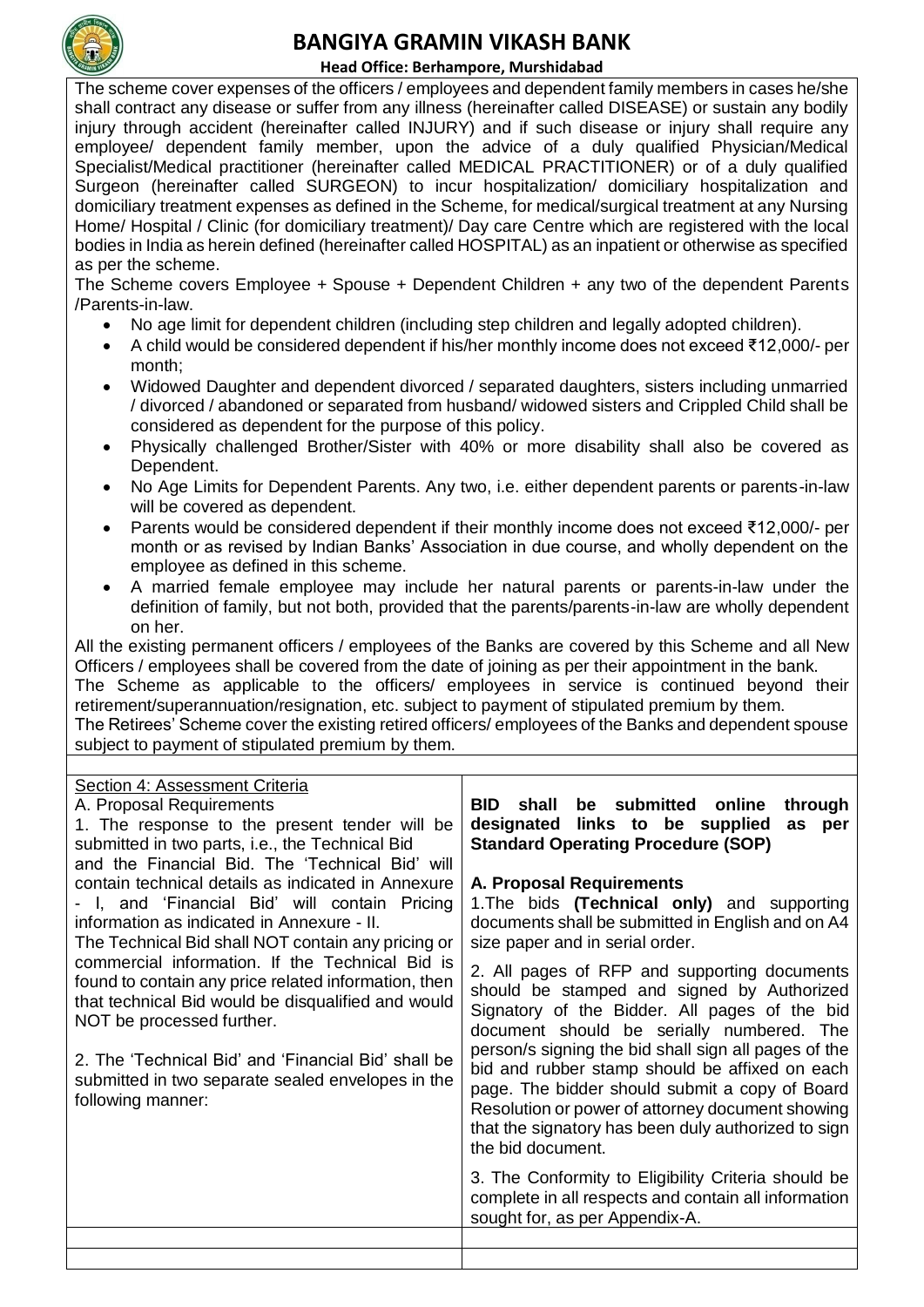

**Head Office: Berhampore, Murshidabad**

| Envelope - 2: Financial Bid (Superscribed as<br>'Financial Bid for empanelment / engagement of<br>Insurance Broker in Bangiya Gramin Vikash Bank<br>for Group Mediclaim Policies for BGVB Existing<br>Employees and Retirees')<br>Both the envelopes to be submitted together in one<br>sealed envelope (superscribed as 'Bid for<br>empanelment / engagement of Insurance Brokers<br>in Bangiya Gramin Vikash Bank for Group<br>Mediclaim Policies for BGVB Existing Employees<br>and Retirees'). | Deleted (as Online process is now opted for)                                                                                                                                                                                                                                                               |
|----------------------------------------------------------------------------------------------------------------------------------------------------------------------------------------------------------------------------------------------------------------------------------------------------------------------------------------------------------------------------------------------------------------------------------------------------------------------------------------------------|------------------------------------------------------------------------------------------------------------------------------------------------------------------------------------------------------------------------------------------------------------------------------------------------------------|
| 3. Companies must qualify with minimum 50%<br>marks in the technical evaluation. Top six qualified<br>companies will be called for the presentation to the<br>Evaluation Committee constituted for the purpose.<br>In case of tie for the sixth place, all bidders in the<br>sixth rank will be called for presentation.                                                                                                                                                                           | Top six (6) eligible bids in terms of Technical Bids<br>will be invited to make a presentation to an Internal<br>Committee constituted for the purpose. In case of<br>tie, all companies at sixth rank will be invited to<br>make the presentation. The Internal Committee will<br>rank the presentations. |
|                                                                                                                                                                                                                                                                                                                                                                                                                                                                                                    | The Presentation part will carry 20 Marks and all<br>the participants would be informed about their<br>score in the presentation.                                                                                                                                                                          |
|                                                                                                                                                                                                                                                                                                                                                                                                                                                                                                    | The Internal Committee will comprise of officials in<br>the rank of General Managers and Chief<br>Managers.                                                                                                                                                                                                |
|                                                                                                                                                                                                                                                                                                                                                                                                                                                                                                    | The Presentation matrix will be on following lines,                                                                                                                                                                                                                                                        |
|                                                                                                                                                                                                                                                                                                                                                                                                                                                                                                    | a) Functioning as a Broker and assisting the Bank<br>in meeting its requirement for the stated objective.                                                                                                                                                                                                  |
|                                                                                                                                                                                                                                                                                                                                                                                                                                                                                                    | b) Branch mapping, Servicing, Manpower support.                                                                                                                                                                                                                                                            |
|                                                                                                                                                                                                                                                                                                                                                                                                                                                                                                    | c) Claims handling, Monitoring, Support and<br>periodic Review of the claim settlement process.                                                                                                                                                                                                            |
|                                                                                                                                                                                                                                                                                                                                                                                                                                                                                                    | d) Past & Current experience in handling all types<br>of Group Medical scheme, expertise, etc.                                                                                                                                                                                                             |
|                                                                                                                                                                                                                                                                                                                                                                                                                                                                                                    | e) Training capabilities, Leveraging of Technology<br>& MIS Support etc.                                                                                                                                                                                                                                   |
|                                                                                                                                                                                                                                                                                                                                                                                                                                                                                                    | f) Any other value addition.                                                                                                                                                                                                                                                                               |
| 5. Rate quoted in the 'Financial Bid' must be final.<br>The proposal should not contain any 'cancellation<br>clause' or 'conditional clause'.                                                                                                                                                                                                                                                                                                                                                      | <b>Deleted</b>                                                                                                                                                                                                                                                                                             |
|                                                                                                                                                                                                                                                                                                                                                                                                                                                                                                    |                                                                                                                                                                                                                                                                                                            |
| 6. Financial Bids of the top six (6) successful<br>companies will be opened and thereafter will be<br>submitted to the internal committee formed for the<br>purpose. A final decision on the successful bidder<br>will be taken based on techno-commercial<br>evaluation in which the technical parameters,<br>presentation and financial bids would be given<br>weightage of 40%, 40% & 20% respectively.                                                                                         | 6. A Panel of three (3) of the successful bidders<br>will be prepared based on evaluation in which the<br><b>Technical parameters and Presentation would</b><br>be given weightage of 80% & 20% respectively.                                                                                              |
|                                                                                                                                                                                                                                                                                                                                                                                                                                                                                                    |                                                                                                                                                                                                                                                                                                            |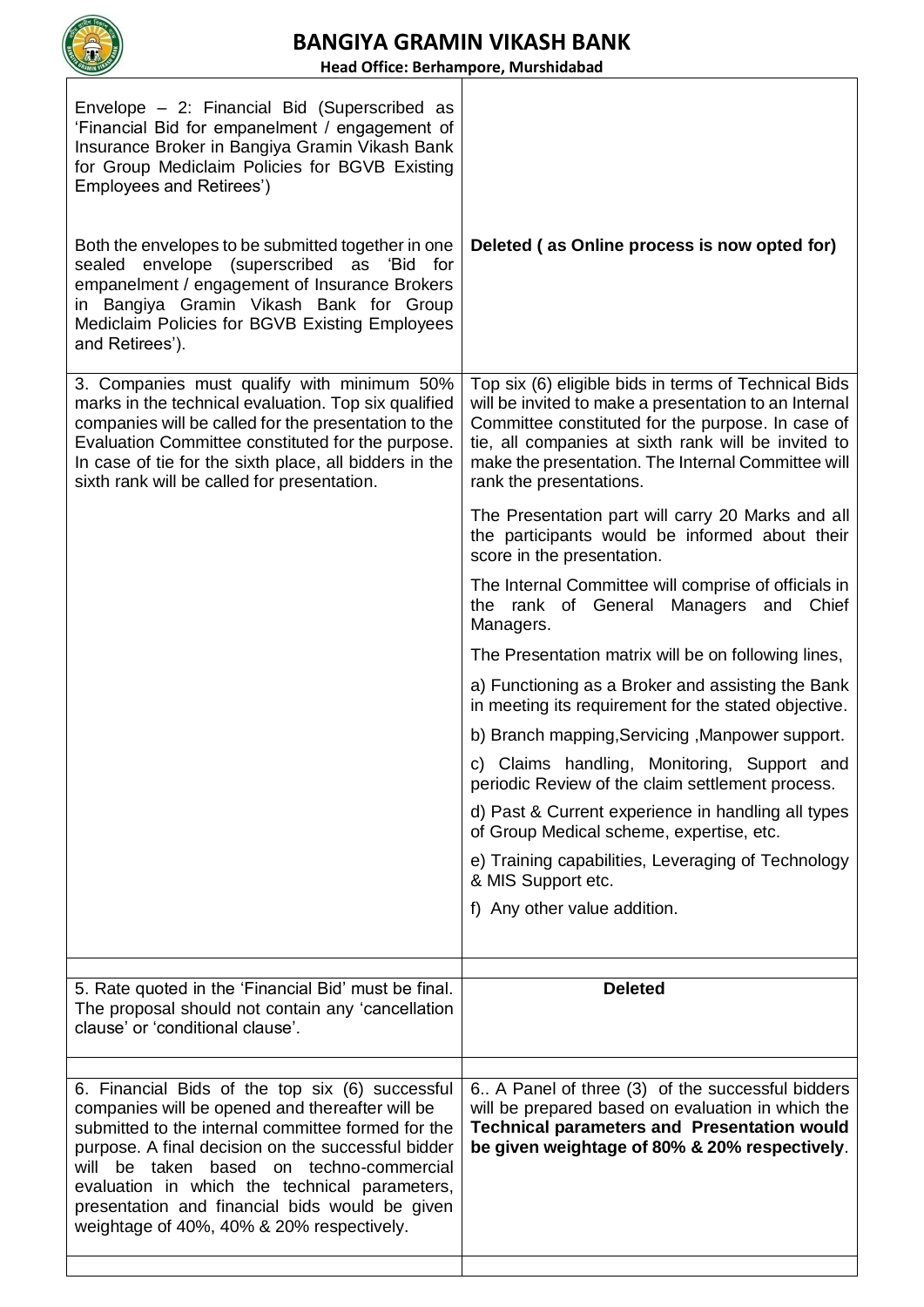| <b>BANGIYA GRAMIN VIKASH BANK</b><br>Head Office: Berhampore, Murshidabad                                                                                                                                                                                                                                                                                                                                                                                                                                                     |                                                                                                                                                                                                                                                                                                                                                                                                                                                                                                                                                    |  |
|-------------------------------------------------------------------------------------------------------------------------------------------------------------------------------------------------------------------------------------------------------------------------------------------------------------------------------------------------------------------------------------------------------------------------------------------------------------------------------------------------------------------------------|----------------------------------------------------------------------------------------------------------------------------------------------------------------------------------------------------------------------------------------------------------------------------------------------------------------------------------------------------------------------------------------------------------------------------------------------------------------------------------------------------------------------------------------------------|--|
| B. Process to be adopted for Evaluation of the Bids                                                                                                                                                                                                                                                                                                                                                                                                                                                                           |                                                                                                                                                                                                                                                                                                                                                                                                                                                                                                                                                    |  |
| 1. The evaluation of the bids received will be made<br>on the basis of a techno commercial evaluation<br>which will be done with 80% weightage for the<br>technical component i.e. technical evaluation and<br>presentation taken together, and 20% weightage<br>for the commercial component.                                                                                                                                                                                                                                | 1. The evaluation of the bids received will be made<br>on the basis of technical evaluation and<br>Presentation taken together.                                                                                                                                                                                                                                                                                                                                                                                                                    |  |
| 2. The technical evaluation would be done in two<br>stages. In the first stage, Technical Bids in respect<br>of only those bidders who fulfil the eligibility criteria<br>indicated in the Section - 2 of this RFP will be<br>considered for evaluation. The eligible technical<br>Bids will be evaluated on the basis of Technical<br>details and the points to be awarded as per<br>evaluation matrix in Annexure - III. Bidders scoring<br>less than 50% marks in technical evaluation will be<br>declared ineligible.     | 2. In the first stage, Technical Bids in respect of<br>only those bidders who fulfil the eligibility criteria<br>indicated in the Section - II of this RFP will be<br>considered for evaluation. The eligible Technical<br>Bids will be evaluated on the basis of Technical<br>details and the points to be awarded on a scale of<br>80 as per evaluation matrix in Annexure – III<br>(Revised). Bidders scoring less than 50% marks in<br>technical evaluation will be declared ineligible.                                                       |  |
| 3. In the second stage of technical evaluation, top<br>six (6) eligible bids will be selected for further<br>evaluation on the basis of marks scored. The<br>successful bidders will be invited to make a<br>presentation to an internal committee constituted<br>for the purpose. In case of tie, all the companies at<br>sixth rank will be invited to make the presentation.<br>The internal committee will rank the presentations.<br>All six (6) participants would be informed about<br>their rank in the presentation. | 3. In the second stage of technical evaluation, top<br>six (6) eligible bids will be selected for further<br>evaluation on the basis of marks scored. The<br>successful bidders will be invited to make a<br>presentation to an Internal Committee constituted<br>for the purpose. In case of tie, all the companies at<br>sixth rank will be invited to make the presentation.<br>The Internal Committee will rank the presentations<br>on the scale of 20 Marks. All the participants would<br>be informed about their rank in the presentation. |  |
| 4. The Commercial evaluation would be done by<br>opening the Financial Bids of those bidders, who<br>have qualified through the above process on the<br>basis of evaluation of their Technical Bids. The<br>20%<br>commercial<br>component<br>would<br>have<br>weightage and bidder quoting the lowest rate of<br>fees would be treated as CLOW. The commercial<br>bid score would be arrived at by applying the<br>formula (CLOW /C)*20 (wherein C is the rate<br>quoted by the bidder).                                     | A final decision will be taken on the basis of<br>technical evaluation and Presentation taken<br>together in which technical parameters and<br>Presentation would be given weightage of 80%,<br>20% respectively.<br>In case of Tie, the rank would be on the basis of<br>the total marks obtained in Technical Bid. In case<br>of a further Tie after application of Technical Bid<br>marks, the determining factor will be the Average                                                                                                           |  |
| 5. A final decision will be taken on the basis of<br>marks scored in the techno commercial evaluation<br>in which the technical parameters, presentation<br>and financial bids would be given weightage of<br>40%, 40% & 20% respectively.                                                                                                                                                                                                                                                                                    | of 3 years of Overall Group Health Premium placed<br>for Corporate Clients (Ref no.06 of Technical Bid)                                                                                                                                                                                                                                                                                                                                                                                                                                            |  |
| D. Bid Submission<br>1. Intending Insurance broking firms / companies<br>are required to submit their applications giving full<br>particulars as per item A-1 above to the following<br>address:<br>Shri Sanjib Kumar Bhuyan<br>General Manager (HR)<br>Bangiya Gramin Vikash Bank<br>Head Office-Chuanpur, NH-34, Berhampur<br>P.O- Berhampur, Dist - Murshidabad<br>West Bengal<br>Phone:+91-9874073575,e-mail-gmhr@bgvb.co.in                                                                                              | The bidders are required to submit soft copies of<br>their bids electronically on the designated portal,<br>using valid Digital Signature Certificates. The<br>instructions meant to assist the bidders in the form<br>of a SOP will be issued shortly in Bank's Website.                                                                                                                                                                                                                                                                          |  |
|                                                                                                                                                                                                                                                                                                                                                                                                                                                                                                                               |                                                                                                                                                                                                                                                                                                                                                                                                                                                                                                                                                    |  |